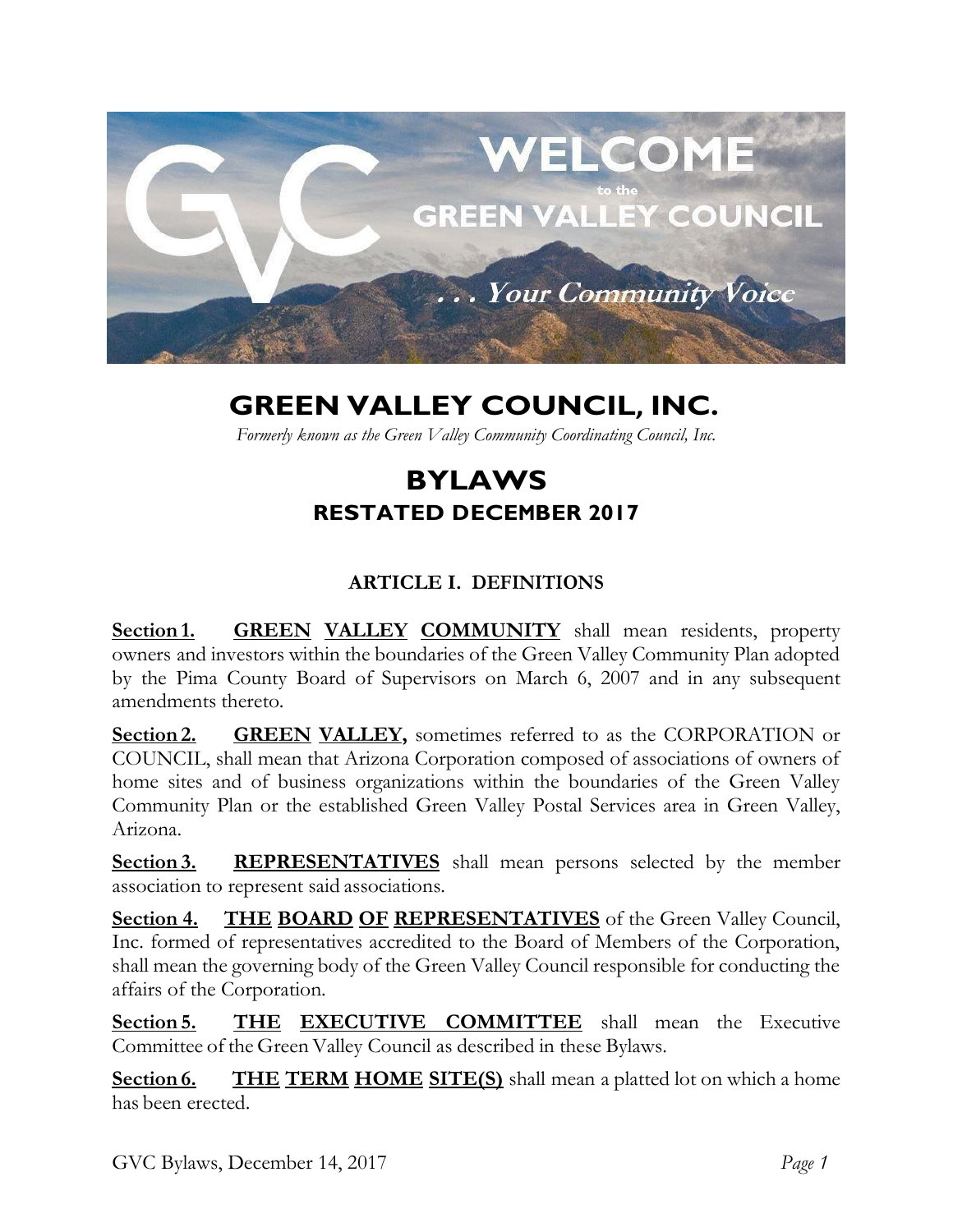#### **ARTICLE II. MEMBERSHIP**

Section 1. The following "Membership Categories" are established.

(a) Regular Members – any association of owners of home sites within the boundaries of the Green Valley Community.

(b) Affiliate Members – any association of owners of home sites within the boundaries of the established Green Valley Postal Service area with a minimum of 1,000 owners of home sites.

(c) Provisional Members – any association of owners in Green Valley or the established Green Valley Postal Service area in a developing area where a permanent Homeowners Association has not been established. After two (2) Years a provisional member must convert to a regular member.

(d) Public Service Members – any governmental or institutional organization in the Green Valley area that provides service to the community. Examples are, but not limited to:

> GV Fire District Pima County Sheriff Sheriff's Auxiliary Volunteers (SAV) Continental School District

(e) Business Members – any business organization providing products, services, support and counsel to community homeowner associations' boards, managers and homeowners, including for profit international corporations providing employment opportunities in the Green Valley area.

(f) Special Members – as noted in Article VII section 2, the president appoints the CEO's of Green Valley Recreation and Green Valley/Sahuarita Chamber of Commerce to the Executive Committee as described in Article VII section 2. Special members are non-voting members.

(g) Individual Members - Persons who reside in Green Valley who wish to be members of GVC and do not belong to an HOA that is amember.

**Section 2.** Any association of membership categories as described above and within the geographic boundaries described in Article I, Section 2 may become a Council member within one of the "Membership Categories" upon its election by a majority vote of the Board of Representatives.

**Section 3**. Election to membership for all categories by majority vote of the Board of Representatives shall occur provided the following conditions are met.

(a) Regular Members – a sufficient majority of the home sites within a geographic area are owned by individuals, thereby controlling the vote in affairs of the association, including the ability to amend Bylaws and Deed Restrictions. A copy of the applicant Association's current and valid CC&Rs, Articles of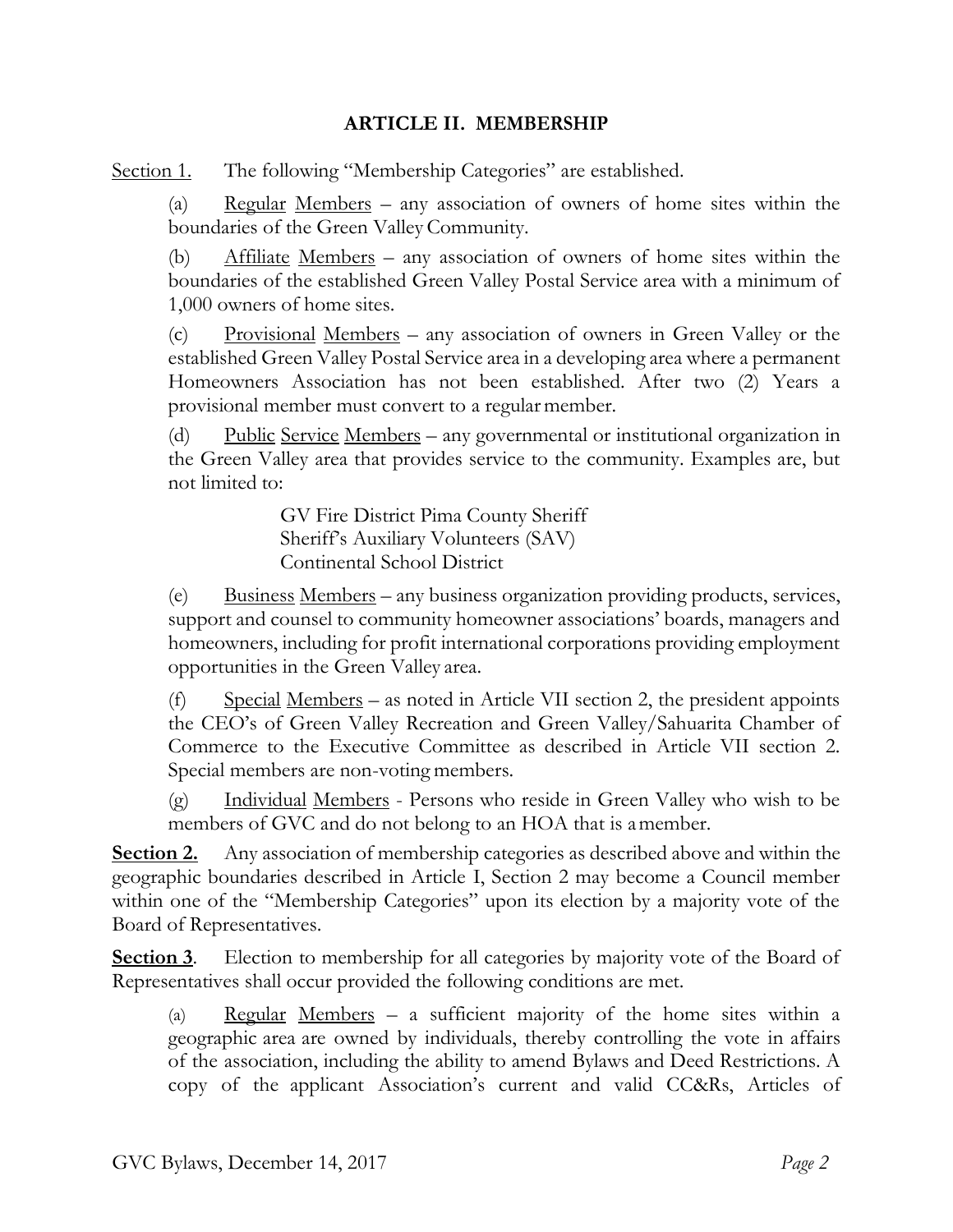Incorporation, and Bylaws/Deed Restrictions shall be submitted. A subdivision Plat shall also be submitted, along with a letter to the Board of Representatives agreeing to comply with the exemption provisions of the Fair Housing Act of 1988, Public Law 100-430,422 U.S.C. 3601, *et seq*. and equivalent State statutes.

(b) All Other Membership Categories – a letter of application for membership listing the officers and directors of the organization and verifying that the association accepts and approves the Articles and Bylaws of the Council shall be submitted together with current payment of dues. Individual members need only submit an application for membership, a letter stating he or she accepts and approves the Articles and Bylaws of the Council and payment for current dues. Individual members shall pay the same dues as affiliate members but are not entitled to voting privileges.

### **Section 4. Membership Termination**

(a) Membership of any member may be terminated at any time by the member with thirty (30) days' notice in writing to the Secretary of the Corporation.

(b) Membership of any member may be terminated at any time by the Corporation, for cause, by a two-thirds  $(2/3)$  vote of the representatives present and voting, without the concurrence of the representative accredited by the member in question.

(c) Upon termination of a member, there will be a refund of membership fees, if appropriate.

**<u>Section 5.</u> Membership Reinstatement.** A former member may be reinstated according to the following conditions:

(a) All the requirements of the initial membership shall have been fulfilled.

(b) The membership fees, if appropriate, shall be pro-rated during the reinstatement year, at the current membership rate.

(c) The Litigation Reserve Fund assessment, having been paid at the original Membership application, shall bewaived.

#### **ARTICLE III. REPRESENTATIVES**

**Section 1.** The affairs of the Corporation shall be conducted by a Board of Representatives consisting of one representative or alternate for each Regular Member, Affiliate Member, Public Service Member, Business Member, Provisional Member or Special Member.

**Section 2.** A Representative shall be chosen by the action of its member organization. Any vacancy shall be filled by the action of the memberorganization.

**Section 3.** Each representative shall serve for a term as may be determined by the members represented.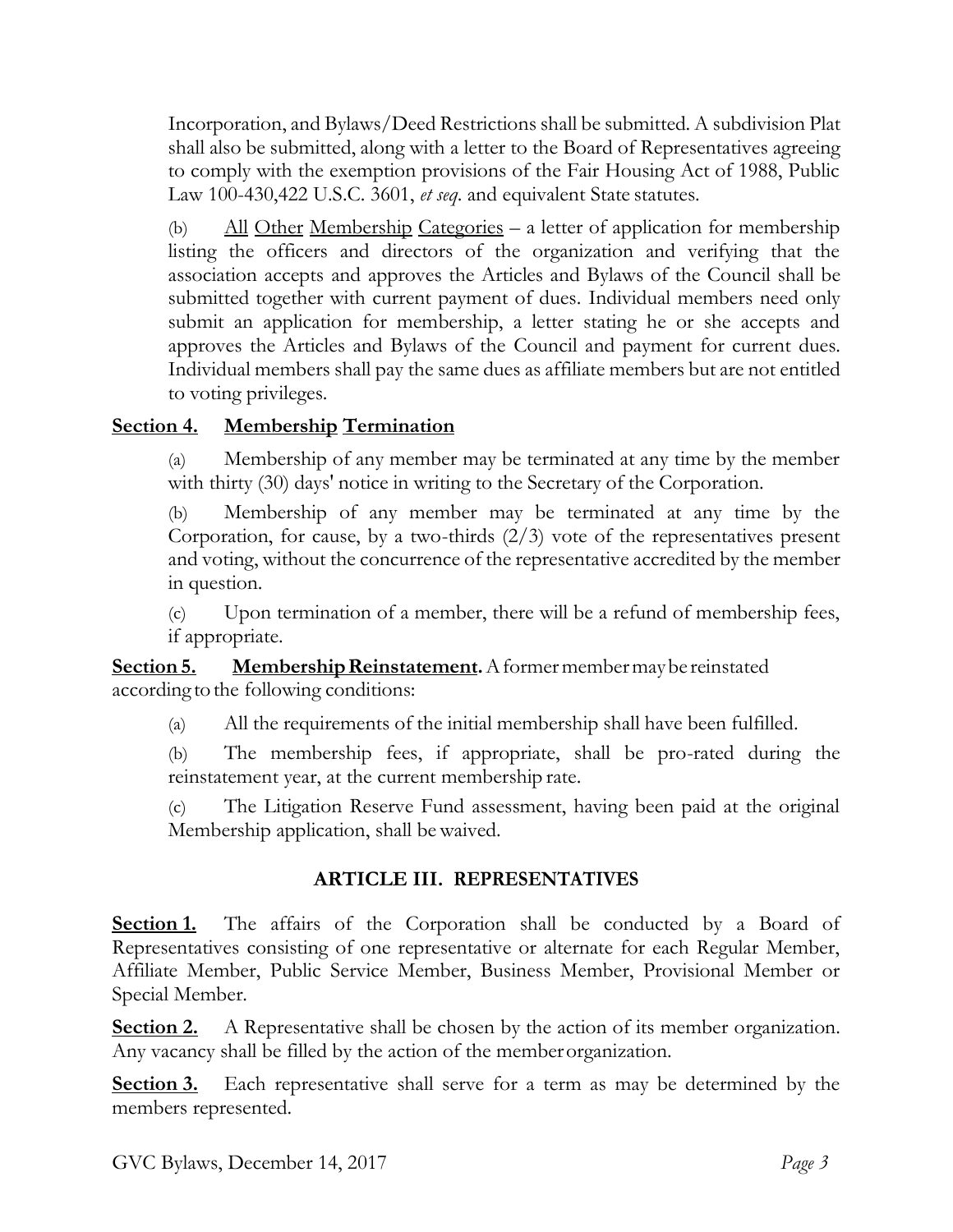**Section 4.** In the event that a designated representative is unable to attend a regular or special meeting of the Board of Representatives, an alternate may be designated by the member organization to substitute for him/her at the meeting.

**Section 5.** The Board of Representatives reserves unto itself the right to exercise all powers vested in the Corporation. It may delegate some of its powers to the Executive Committee, to its officers or to appropriate committees, as provided in Articles VI and VII of these Bylaws subject to review by the Board of Representatives of all actions taken.

**Section 6.** The Board of Representatives has the responsibility for approving or disapproving the following organization actions:

(a) The Green Valley Community Coordinating Council Executive Committee's goals;

(b) The annual operating budget of the Council and amendments thereto;

(c) Non-budgeted expenditures that exceed 5% of the total annual budget;

(d) Any proposed changes in the Green Valley Community Plans prior to final adoption by Pima County;

(e) Amendments to the Articles of Incorporation and the Bylaws of the Corporation;

(f) Applications for membership;

(g) Any legislation to be proposed to the State and/or Federal legislature, or to the Pima County Board of Supervisors;

(h) Any matter presented by the Executive Committee when that Board desires concurrence by the Board of Representatives.

**<u>Section 7.</u>** The Board of Representatives shall elect all officers.

#### **ARTICLE IV. MEETINGS**

**Section 1.** The annual meeting of the Corporation shall be held by the Board of Representatives at the first regular meeting in January of each year.

**Section 2.** One regular meeting of the Board of Representatives shall be held each month from September through May at a time and place in Green Valley to be designated by the President. Should it be determined at any time that in the best interests of the Corporation an additional meeting is required, the President may call such a meeting. A majority vote of the Board of Representatives present will allow suspension of any regular monthly meeting.

**Section 3.** Special meetings of the Board of Representatives, which shall be considered to be meetings of the Corporation, shall be held at any time at the request of the President or a Vice President or the Representatives of any twelve (12) voting members. Three (3) days' notice of a special meeting shall be given to each member through its representative, either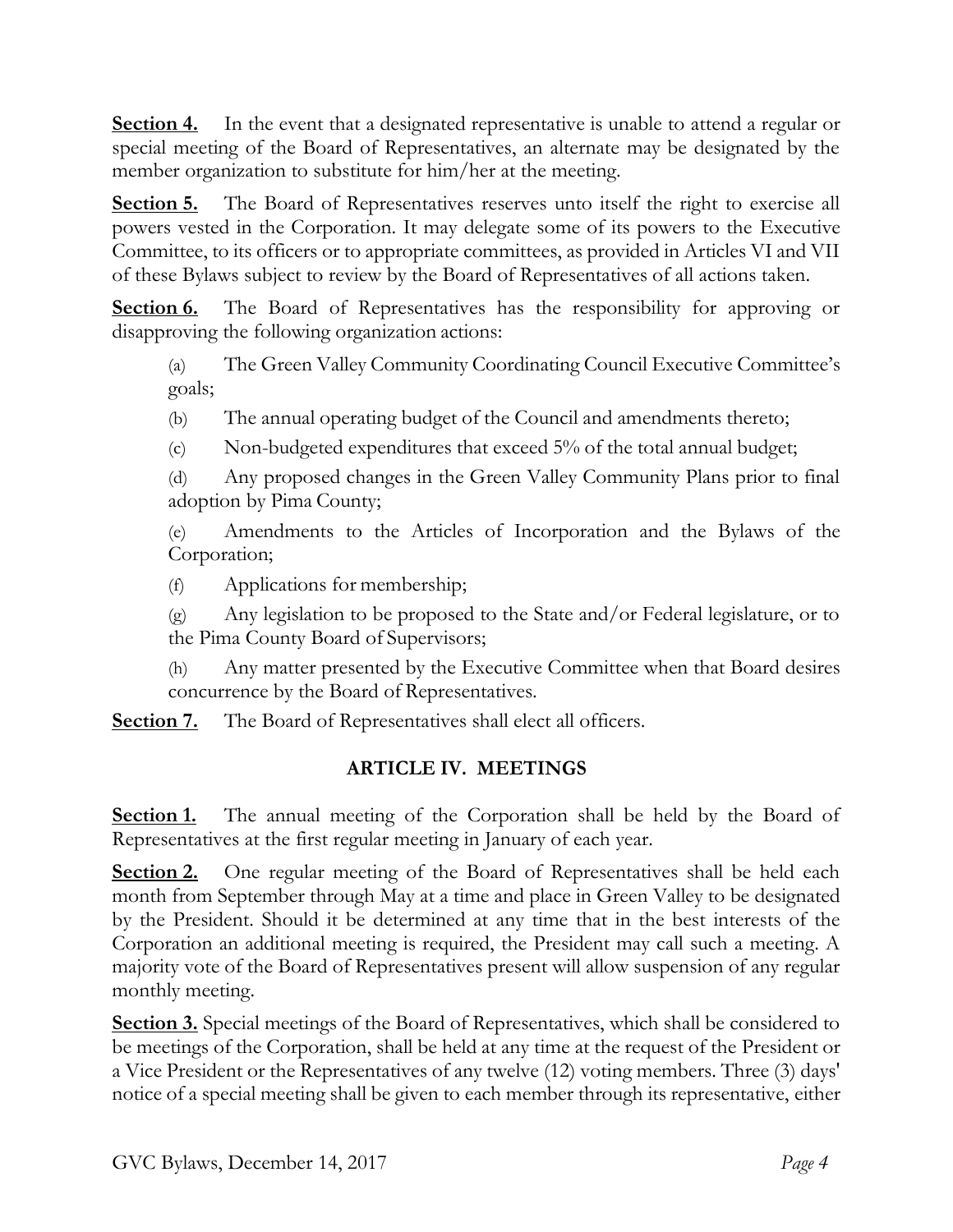in writing by mail or personal delivery, e-mail, orally, by telephone or direct conversation. (If by mail, to the last known address.) Notice by mail shall be sufficient if deposited in the United States Mail with proper postage affixed. The Secretary's statement of the time and manner of service of notice recorded in the minutes shall be prima facie proof of service.

**Section 4.** A quorum shall consist of a simple majority of the representatives or their alternates who are present at a duly constituted meeting.

**Section 5.** The transaction of any business at any meeting of the Board of Representatives, if properly called and noticed in accordance with these Bylaws, shall be valid if a quorum is present.

**Section 6.** The Secretary shall submit to each of the representatives, at least three (3) days in advance of any regular meeting, an agenda of business to be transacted at the meeting and shall furnish a copy to the media. Matters not on the agenda may be added to the agenda by the affirmative vote of a majority of the representatives or alternates voting at the meeting. Any person may be heard at such meeting provided that the remarks are directed to the matter on the agenda and then before the Board of Representatives for discussion, or offered at the close of the meeting after the agenda has been completed. Matters to be placed on the agenda shall be transmitted to the President or Secretary no later than seven (7) days prior to the meeting date.

**Section 7.** Any non-representatives present at a meeting may express their views and concerns to the Board of Representatives. This item shall be placed last on the Board of Representatives' meeting agenda.

The rules of procedure for this item are as follows:

(a) While the presiding officer may consult with the Corporation Parliamentarian, it is the presiding officer who will make the final decision.

(b) The individual desiring to address the Board of Representatives is required to give advance notice to the GVC office twenty-four (24) hours prior to the scheduled Board of Representatives' meeting. This advance notice is to include their name, address, phone number and the subject matter to bepresented.

(c) The subject matter must be of a broad nature that affects the community, at large. Subjects concerning religion, political partisan topics, individual problems and solicitations will not be allowed.

(d) There will be a five (5) minute time limit per each individual addressing the Board of Representatives' meeting during this item. A total of thirty (30) minutes will be allowed for comments at the scheduled meeting of the Board of Representatives.

**<u>Section 8.</u>** Unless otherwise required by the Corporation's Articles of Incorporation or Bylaws, the rules contained in "Robert's Rules of Order," newly revised, 11th Edition, shall govern all meetings of the Board of Representatives, Executive Committee and all standing committees or ad hoc committees.

GVC Bylaws, December 14, 2017 *Page 5*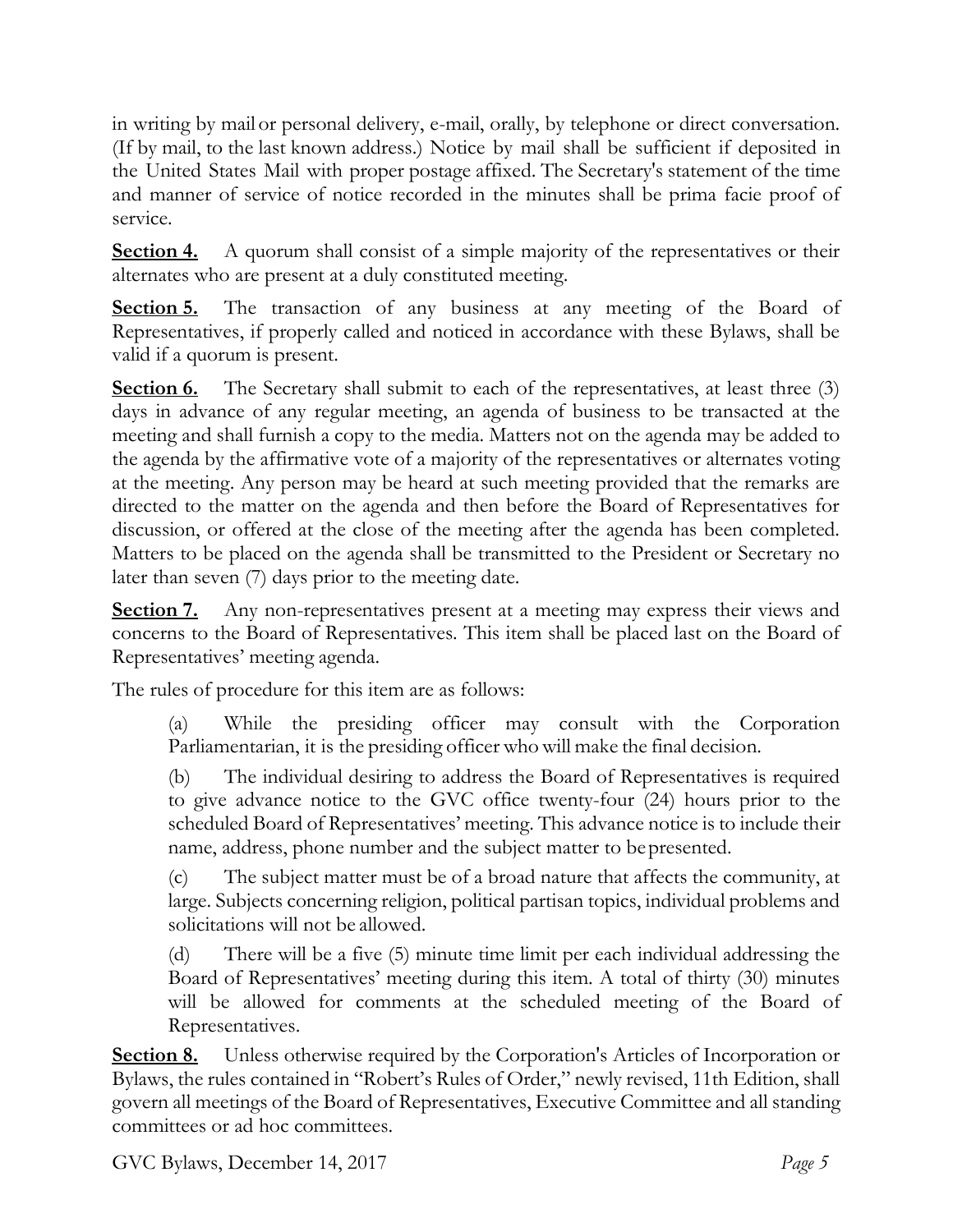#### **ARTICLE V. PRIVILEGES OF MEMBERSHIP**

**Section 1.** Each representative of a Regular Member, Affiliate Member, Public Service member, Business Member or Corporate International Member present at a meeting of the Board of Representatives, in person or by his/her alternate, shall have one vote by virtue of his/her office. Individual members shall not have voting privileges.

**Section 2.** When proportional voting is mandated or called for, each Regular Member representative shall cast the vote specified in Section 1 of this Article, plus each Regular Member shall cast one (1) additional vote for each fifty (50) home sites, or major fraction thereof (defined as 26 or more) in excess of the first fifty (50) sites in the member association. Proportional votes shall be cast orally. The results of the vote shall be announced by the presiding officer.

When proportional voting is mandated, the presiding officer shall decide where to permit vote splitting.

**Section 3.** Proportional voting, with tabulation by tellers appointed by the President, shall be mandated upon a request by three (3) Regular Member representatives. Those Members who are entitled to request proportional voting shall be limited to the following subjects:

- (a) Collection or disbursement of funds not included in thebudget;
- (b) Election of officers of the Corporation;
- (c) The presiding officer shall decide whether to call for proportional voting on all other matters not mandated by this section.

**Section 4.** With the exception of elections, all other matters may be decided by voice vote or show of hands in accordance with Section 1 of thisArticle.

**Section 5.** Issues on which there is voting shall be settled by a simple majority of the votes cast, whether in accordance with sections 1 or 4 of this Article, except where otherwise provided in these Bylaws.

## **ARTICLE VI. OFFICERS**

**Section 1.** There shall be a President, three Vice Presidents, a Treasurer and a Secretary of the Corporation, all elected for two (2) years by the Board of Representatives. Officers shall be constituents of a Regular membership category.

There shall be staggered terms of office for Officers and At Large Members so that approximately one-half of the Executive Committee shall be up for election each year. The system for staggered terms of office shall be implemented as follows: At the election following the meeting of the Board of Representatives at which these bylaws are adopted, the President, Secretary, and as selected by the President, one Vice President, and two At Large Members shall be assigned to Class E (Even Year) and shall serve for a period of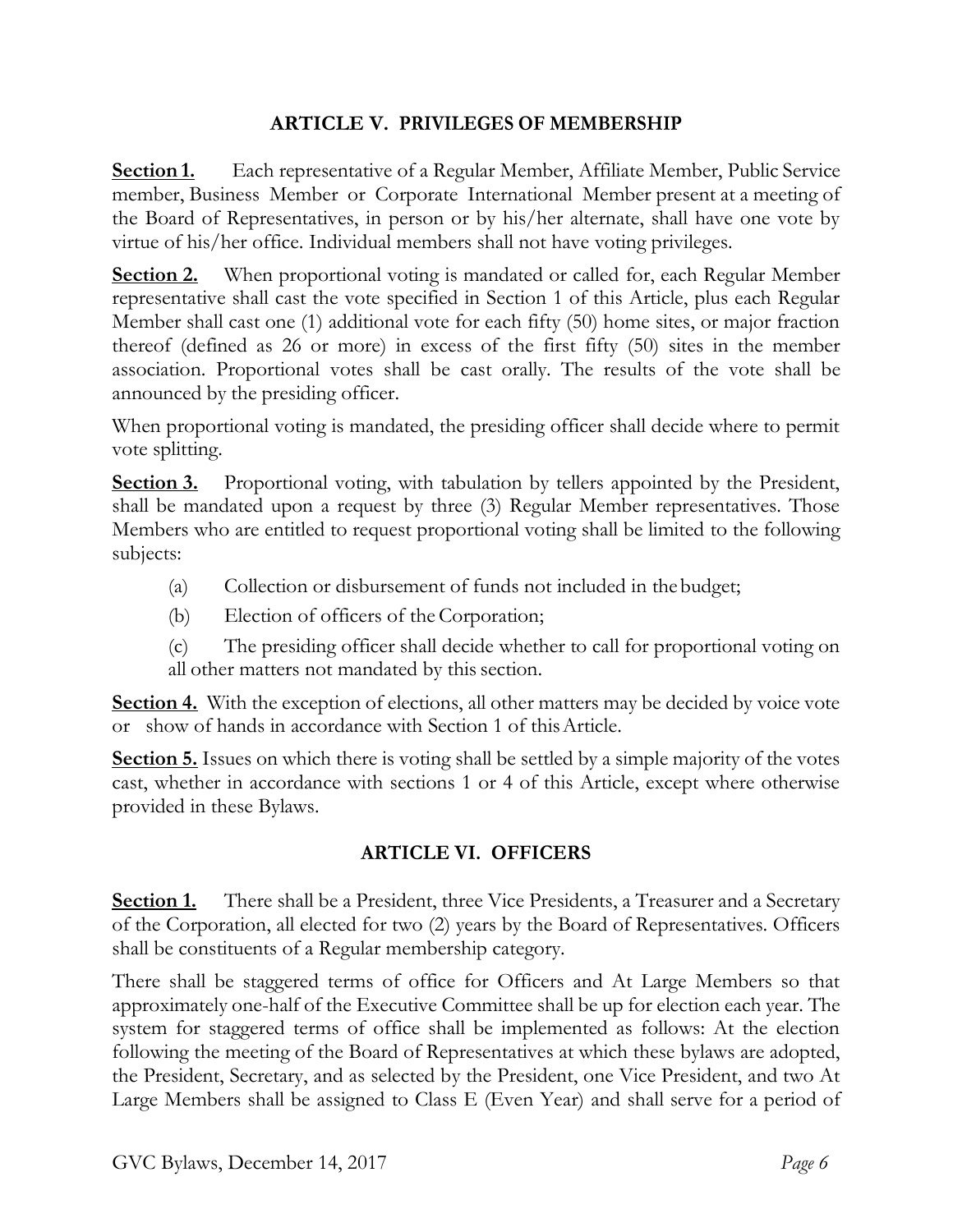two years; the Treasurer, the remaining two Vice Presidents, and three At Large Members shall be assigned to Class O (Odd Year) and shall serve for a period of one year. Thereafter, all terms shall be for two years.

In November, the Nominating Committee will present the slate to the Executive Committee for approval, then the Board of Representatives will review the proposed recommendations that same month. In December, an election will be held in person by ballot or absentee ballot by the Board of Representatives and the result tallied by Tellers appointed by the Executive Committee. If only one person is nominated for an elected office, then in such event, election shall be by voice vote of the Representatives present at the meeting. At-Large Members for the Executive Committee as nominated by the President will also be elected by the Board of Representatives in December. All new officers and at-large members will be installed at the January Board of Representatives' meeting. Should a tie vote for any office occur, the President shall vote to break the tie. Should a tie vote for any other item of business occur, the President may vote to break the tie.

**<u>Section 2.</u>** The President shall be the Chief Executive Officer of the Corporation; shall preside over all meetings of the Corporation; serve as Chairperson of the Executive Committee and be amember ex officio of all other committees. Unless otherwise ordered by the Board of Representatives, the President shall, subject to approval by the Executive Committee, appoint all committee chairpersons, both standing and ad hoc, and shall designate the particular area in which the Vice Presidents will serve in a liaison capacity. The President shall have authority to implement and sign such papers on behalf of the Corporation as may be required by action of the Board of Representatives.

**Section 3.** In the absence of the President a Vice President as selected by majority vote of the Executive Committee shall preside at meetings and conduct such other business of the Corporation as may be necessary.

**<u>Section 4.</u>** The Vice Presidents shall serve as liaison with the County of Pima, the State of Arizona and/or the Federal Government, their departments and agencies, in service and planning categories, as the President may designate. Each Vice President shall coordinate the activities of such committees as may be assigned to his/hersupervision.

**Section 5.** The Treasurer shall be responsible for all financial records of the GVC. All Executive Committee Officers and the Executive Director shall be the authorized check signators. Two signatures are required on each check. The Treasurer shall submit monthly financial reports (including a balance sheet and statement of activity) to the Executive Committee and the Board of Representatives (exception during summer months when meetings are suspended). If requested, the Executive Director or the Treasurer shall prepare the books and accounts for an audit by an independent auditing firm or for an annual review by the Audit Committee. The Treasurer shall chair the Finance Committee.

**<u>Section 6.</u>** The Secretary of the Corporation shall prepare and distribute, as specified in these Bylaws, minutes of all meetings of the Executive Committee and the Board of Representatives. The Secretary or Executive Director shall maintain the seal of the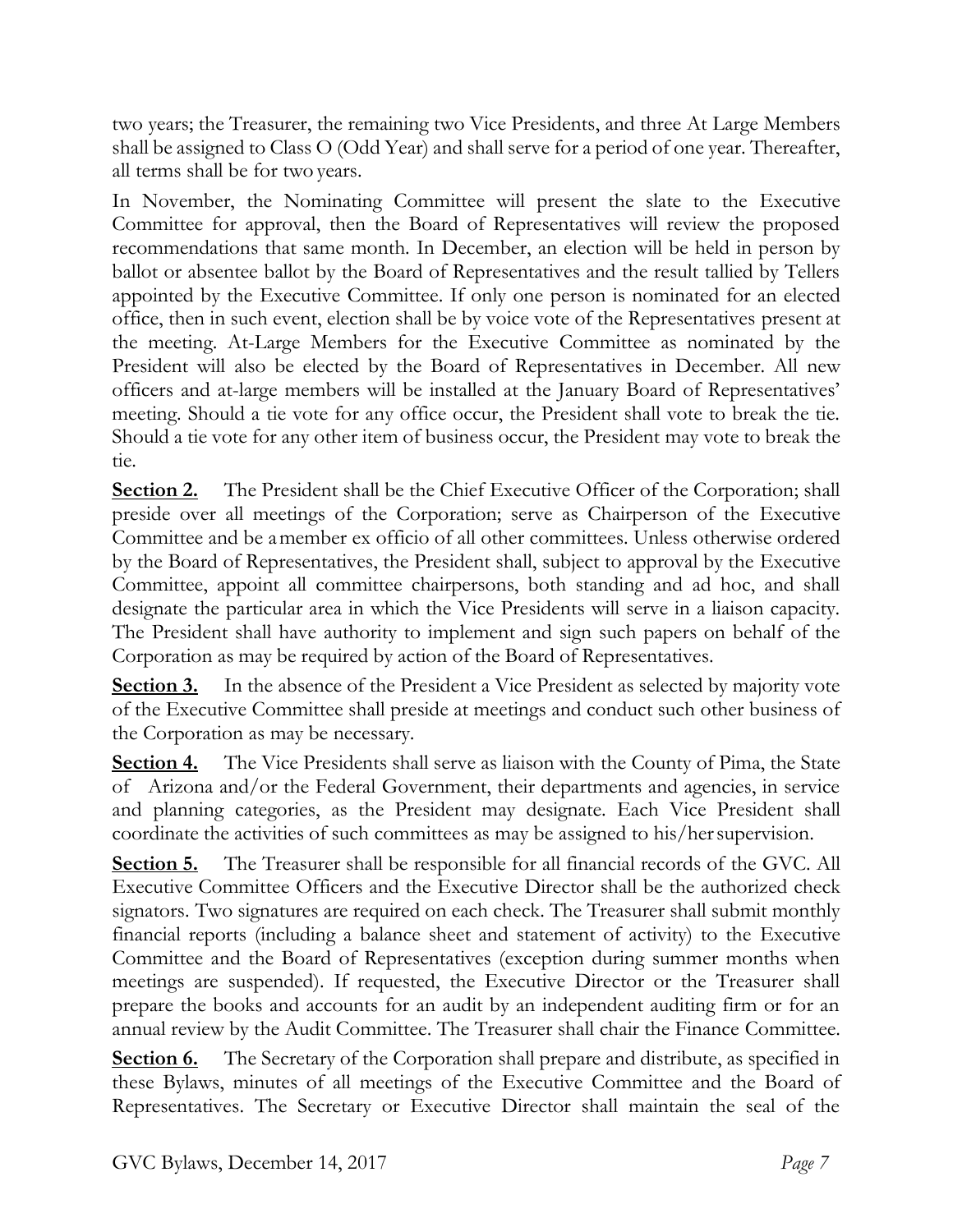Corporation and confirm thoseofficial actions of the Board of Representatives that require official notification to governmental or other organizations.

**Section 7.** Committee Chairpersons shall prepare position papers on agenda items subject to the President's approval before presentation to the Board of Representatives.

**Section 8.** The immediate past president may, at his or her discretion, serve on the Board of Directors as an ex-officio member for two years following the end of his/her presidency with all privileges of Board membership including the right to make motions.

The following limitations shall apply as appropriate:

(a) The immediate past president shall not have votingprivileges.

(b) The presence or absence of the immediate past president at the Executive Committee meeting shall not affect the number of Directors required for a quorum or whether a quorum is present at a meeting.

**Section 9.** When any office is vacated before the expiration of the term of office, it shall be filled within thirty (30) days by a vote of the Board of Representatives on recommendation by the Nominating Committee. If an office is vacated during the month(s) when there is no scheduled meeting of the Board of Representatives, then in such event, the President shall call for a Special Meeting for the express purpose of electing and fulfilling the vacant office. In the event the office of the President is vacated, the selected Vice President shall then call for the Special Meeting for the purpose of electing and filling the vacant office and further shall fulfill the duties of the President until a successor is named.

**Section 10.** The Executive Committee shall have the authority to establish corporate policies for the organization.

## **ARTICLE VII. COMMITTEES**

**Section 1.** The Board of Representatives shall act, in part, through established standing committees and such other committees as may be established by the President and Executive Committee. Each committee shall function on the basis of a charter, approved by the Board of Representatives, outlining its purposes, role and courses of action. Each such charter, including changes or modifications thereto, shall be subject to approval of the Board of Representatives. All committee members shall serve during the incumbency of the current President. Each committee shall cooperate with those organizations with which it is in liaison to establish standards, objectives and programs to carry out the purposes and objectives of the Corporation, within policies established by the Board of Representatives. When matters of policy are in question, or the committee is unable to secure desired results, it shall present to the Executive Committee and to the Board of Representatives a recommendation for desirable Council action. The quorum for all Committees shall be a simple majority of the number of members on theCommittee.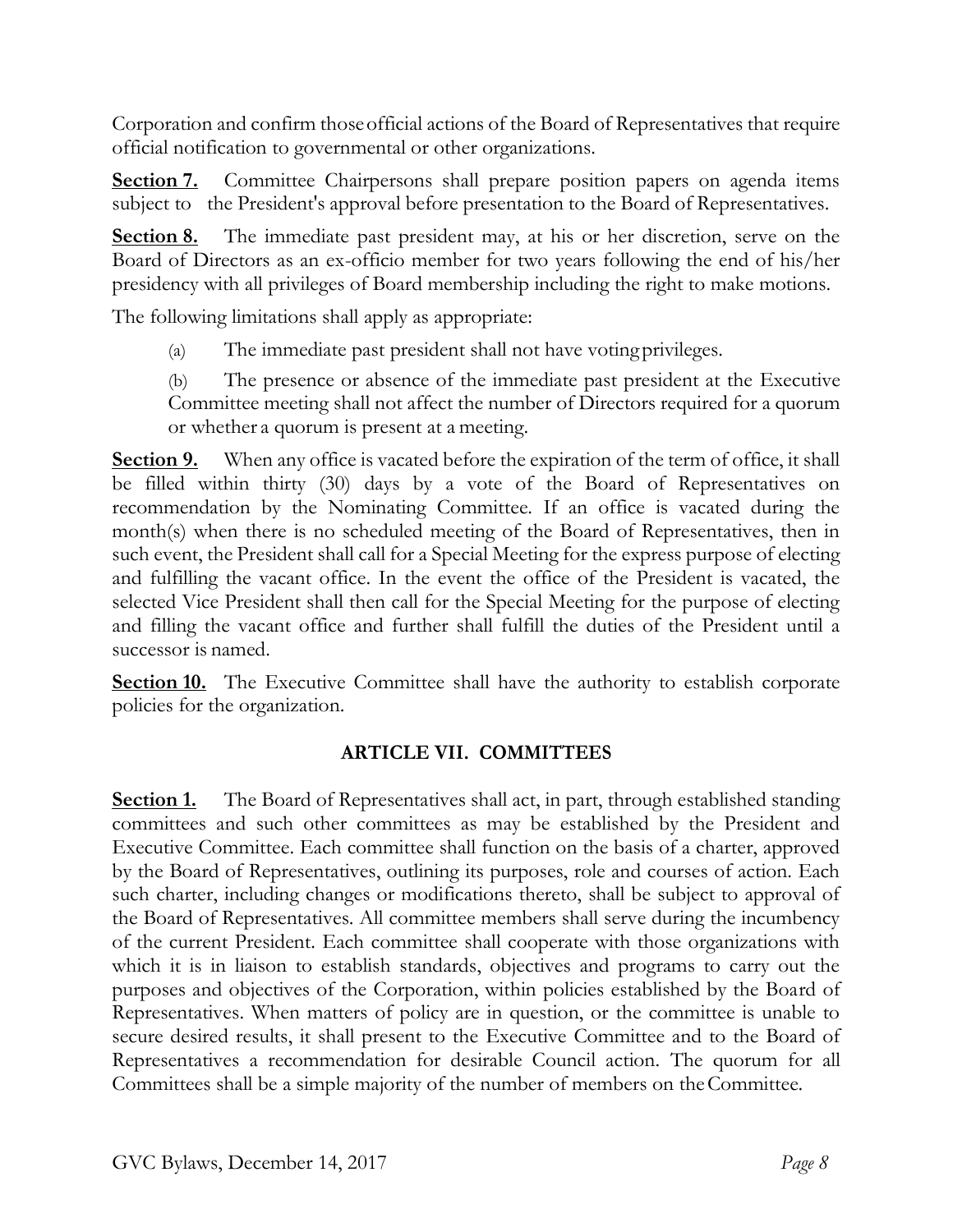**Section 2.** There shall be an Executive Committee composed of the President, the Vice Presidents, Treasurer, and Secretary of the Corporation who are Regular Members, and five residents of any membership category. The latter five shall be elected by the Board of Representatives on recommendation by the President or any organization in the community that wishes the Green Valley Council to consider person(s) to serve. The Executive Committee shall exercise all powers, responsibilities and duties not specifically reserved to the Board of Representatives, during intervals between regular meetings. Members of the Executive Committee may vote via email if the Member is absent from a meeting provided that in the email vote, the Member attests that she or he has read the materials pertaining to the matter to be voted upon. A Member voting via email shall be counted as a member of the quorum needed for voting on a measure.

Subject to the prior approval of the Executive Committee and the Board of Representatives, the President may appoint the Chief Executive Officer (CEO) of Green Valley Recreation and the Green Valley/Sahuarita Chamber of Commerce respectively to serve on the Executive Committee subject to the following limitations:

(a) A CEO shall not have voting privileges.

(b) The presence or absence of a CEO at the Executive Committee meeting shall not affect the requirements for a quorum at ameeting.

(c) A CEO shall have the right and shall be encouraged to express his/her opinion on any subject under discussion at an Executive Committeemeeting.

The term of a CEO on the Executive Committee shall expire thirty (30) days following written notice from the President who appointed the CEO to serve on the Executive Committee or when the President's term expires, whichever shall occur first.

The Executive Committee shall have the authority to approve unbudgeted expenditures not to exceed 5% of the total annual budget when such expenditures, in the judgment of its members, clearly promote the objectives and purposes of the Corporation as set forth in the Articles ofIncorporation.

The Executive Committee shall review the annual Council operating budget at its meeting in October and submit its recommendation to the Board of Representatives its Representatives' meeting in October that same month. The Board of Representatives shall vote on the Budget no later than their December meeting.

When any organization in the community wishes the Green Valley Council to accredit persons to serve on the organization's governing body on behalf of the Council, the President or the Executive Committee shall have the authority to nominate persons subject to the approval of the Board of Representatives. The Nominating Committee may be asked torecommend candidates for such positions.

**Section 3.** There shall be a Finance Committee chaired by the Treasurer of the Corporation or a Vice President of the Corporation. The Finance Committee shall consist of a minimum of three (3) additional members, two (2) of whom shall not be members of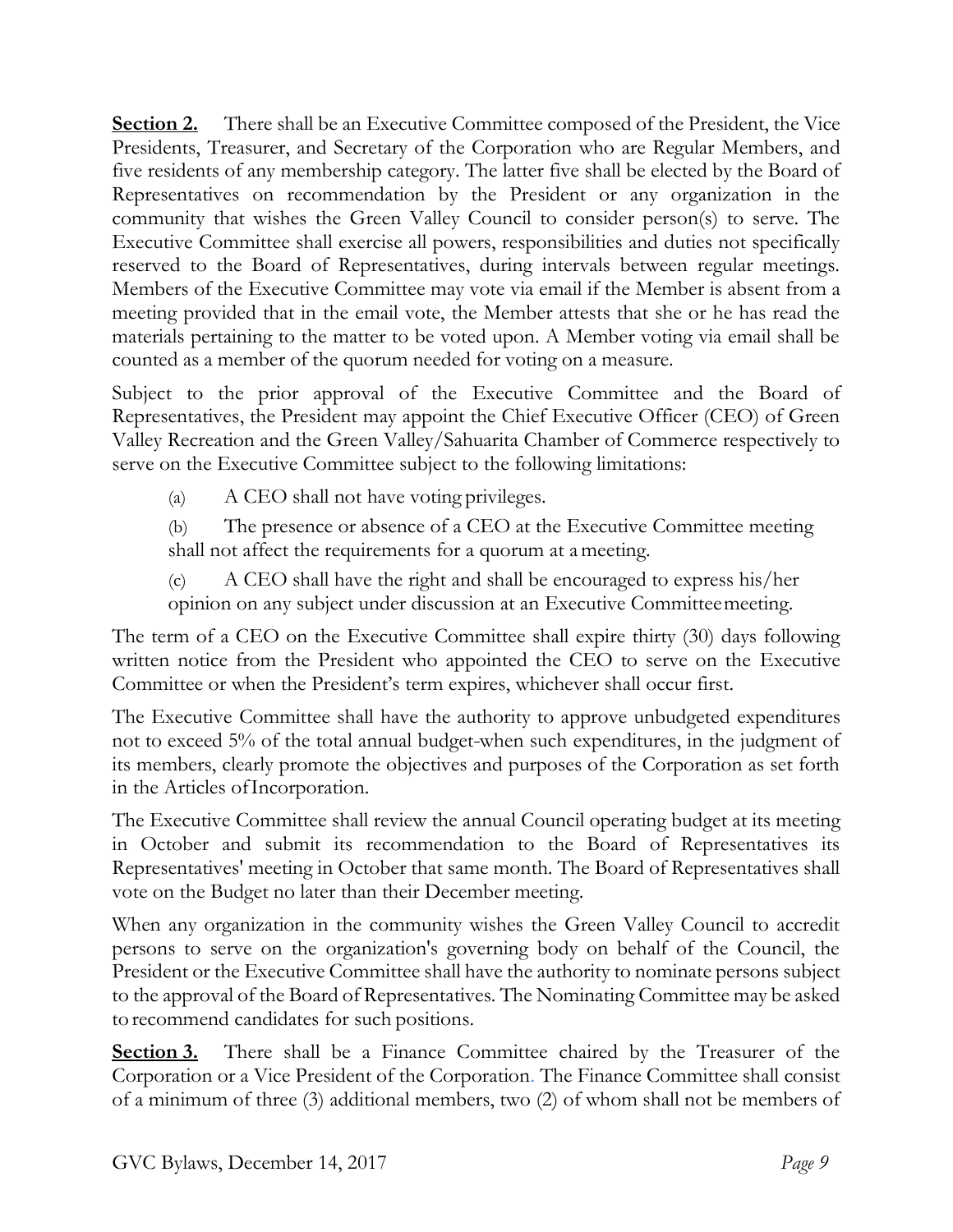the Executive Committee. Members of the committee shall be appointed by the Treasurer with the approval of the Executive Committee. The duties of the committee shall include the completion of the annual Council Operating Budget. The Executive Director shall prepare the preliminary draft for the Finance Committee's consideration.

**Section 4.** The President of the GVC may appoint an Audit Committee. If established the committee will consist of the Treasurer and a minimum of (3) persons of which one (1) will be from the Board of Representatives and one (1) will be from the Executive Committee (Chair of the Audit Committee). The Audit Committee would review the financial and accounting records at the end of each calendar year and/or when the position of Treasurer becomes vacant. A written report from the Audit Committee would be submitted to the Executive Committee and the Board of Representatives within thirty (30) days of the review.

The President, Chair of the Audit Committee or the Executive Director will recommend an independent auditing firm to the Executive Committee to examine the GVC's financial statement, at the end of each calendar year, or as deemed necessary. A written report by the independent auditing firm will be submitted to the Executive Committee and the Board of Representatives for review, within ninety (90) days.

**Section 5.** There shall be a Nominating Committee appointed by the President and approved by the Board of Representatives. It shall be composed of members selected from the Board of Representatives and members selected from the community at large. The Nominating Committee shall present its proposed candidates for all offices biennially at the first meeting of the Board of Representatives in October.

**Section 6.** The GVC President may appoint a Personnel Committee consisting of a minimum of three persons, one (1) chairperson versed in Human Resource practices and two (2) committee members of which one (1) will be from the Executive Committee. This committee must be confidential in nature and adhere to the Privacy Act Laws. The Personnel Committee will be accountable only to the Executive Committee.

The function of the Personnel Committee, if so appointed, shall be to review personnel policies, recommend policy changes to the Executive Committee, serve as an Ad Hoc Grievance Committee and meet with the President of the Executive Committee for policy review and performance issues, as needed. The Personnel Committee shall assure implementation of the personnel policies by the staff and Executive Committee.

The Executive Director shall be supervised and evaluated by the GVC President, with the advice of the Executive Committee. The President annually reviews the positions and performance standards of the staff/volunteers.

The Personnel Committee shall be active in the salary process. The Personnel Committee shall meet with the President of the GVC, the Executive Director and the Finance Committee for salary recommendations. The President of the GVC has the final authority for salary determination.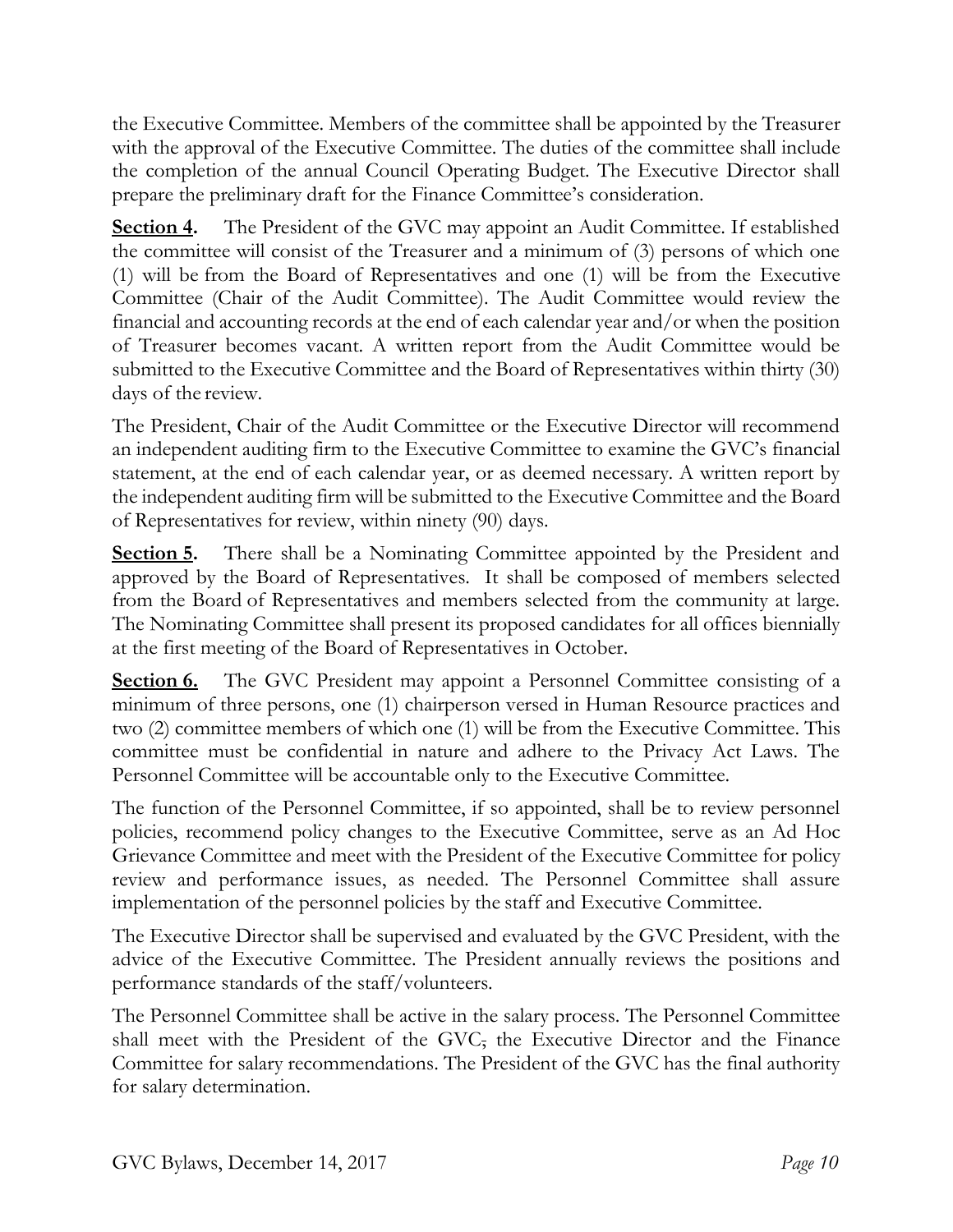**Section 7.** Committee chairpersons shall appoint, subject to the approval of the Executive Committee, members of their committees, unless otherwise ordered by the Board of Representatives or contrary to these Bylaws or Articles ofIncorporation.

**Section 8.** At the discretion of the President, a Past Presidents Advisory Committee may be appointed. It shall consist of all past presidents of the GVC who are willing to serve. The committee shall be advisory only and shall have neither voting privileges nor policy-making authority. It shall report to the current GVC President.

**Section 9.** The President may additionally appoint, at his/her discretion, such committees as are deemed necessary, either as standing committees or ad hoc committees. However, each such committee shall be formally chartered in accordance with Section 1, above.

## **ARTICLE VIII. PAYMENT OF FEES AND ASSESSMENTS**

**Section 1.** The Corporation operates on a calendar year and membership fees shall be invoiced accordingly.

**Section 2.** The activities of the Corporation shall be funded by Council-approved projects and fees assessed against various membership categories. All such fees shall be established annually by the Council's operating budget.

The highest cumulative amount of indebtedness or liability at any given time in excess of the approved Annual Budget, direct or indirect or contingent, to which the Board of Representatives of the Corporation may subject itself, is the sum of Fifty Thousand Dollars (\$50,000). In the event of leasing or acquiring open office space, the sum of One Hundred Thousand Dollars (\$100,000) shall be permitted.

**Section 3.** The annual Council Operating Budget shall be presented to the Board of Representatives at its meeting in October and approved not later than its meeting in December.

**Section 4.** Annual fees referred to in Section 1 are due upon billing on January 1 of each year, and shall be delinquent after March 1 of that year. The total amount collected shall not exceed the estimated financial needs of theCorporation.

**Section 5.** In addition to any annual fees, the Board of Representatives may order special assessments to meet the extraordinary expenses incurred to carry out the aims and purposes of the Corporation. In the billing of such assessments, the purpose must be clearly stated in writing. Such funds shall be collected and segregated so as to be dedicated specifically to the stated purpose.Upon determination of the Board of Representatives that the purpose of the special fund has been completed, any funds not spent shall be transferred to the general fund.

**Section 6.** Newly admitted Regular voting members shall be liable for the annual fee collected during the year of admission, prorated by month from the date of admission to